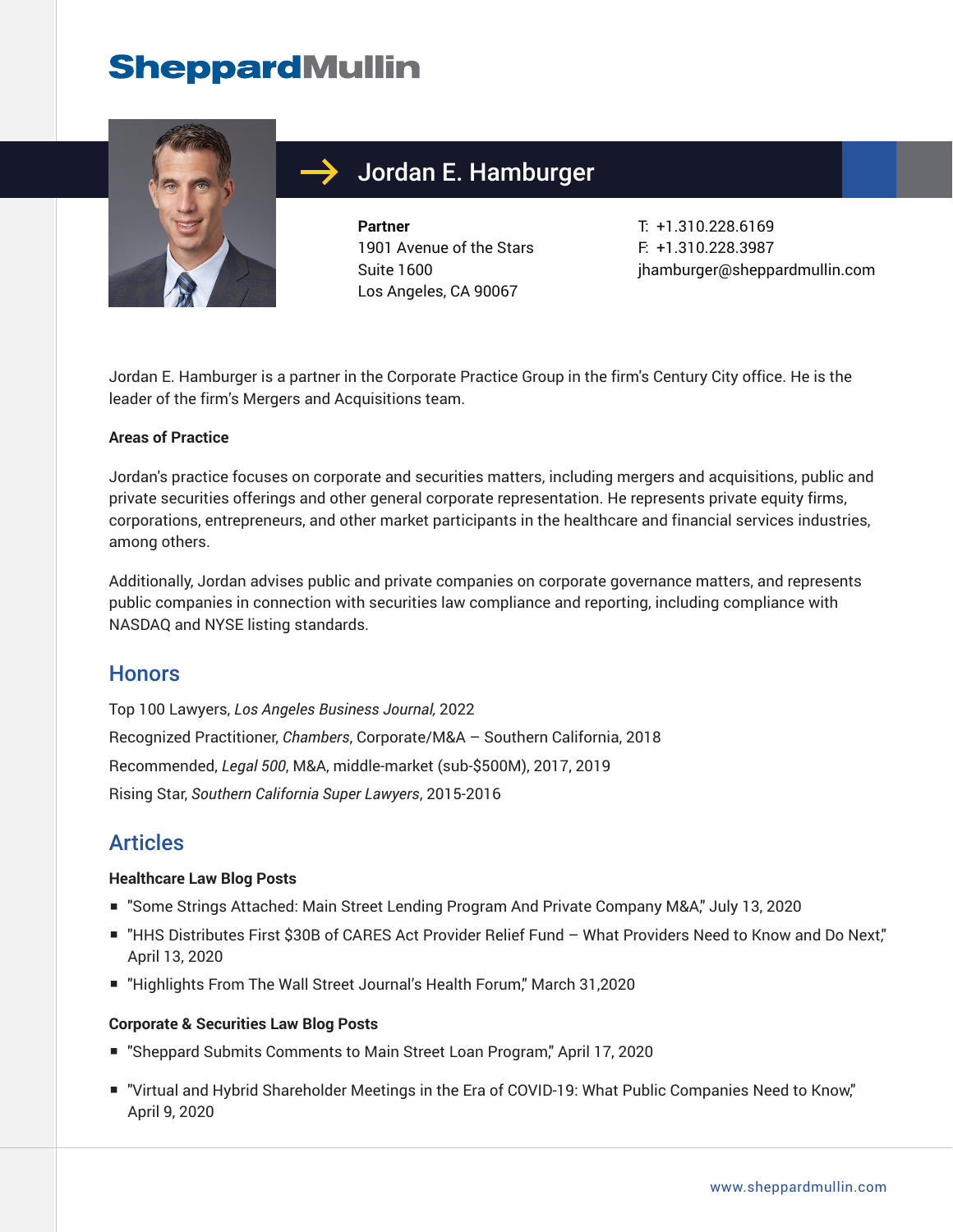## **SheppardMullin**

#### Events

The Deal's Virtual Healthcare M&A Seminar Healthcare Technology: How Disruptive Technologies are Changing the Market Virtual Event, 05.26.2021

Thriving, Not Just Surviving, in a M&A Process –A Primer for Gaming & Esports Companies Webinar, 07.21.2020

We Will Get Through This. Together. Webinar, 04.17.2020

#### Podcasts & Webinars

VIDEO: Jordan Hamburger & Patrick Mahoney on law & investment in esports | ESI Focus: Law in Esports #4 08.03.2021

Thriving, Not Just Surviving, in a MA Process - A primer for Gaming and Esports Companies 07.21.2020

We Will Get Through This. Together 04.17.2020

### **Practices**

Corporate Capital Markets Family Owned, Closely-Held Businesses and Family Offices Mergers and Acquisitions Private Equity Public Company Corporate Governance and Compliance

#### **Industries**

Cannabis Esports & Games **Healthcare** Private Equity

### **Education**

J.D., George Washington University, 2003, *with honors* M.B.A., George Washington University, 2003